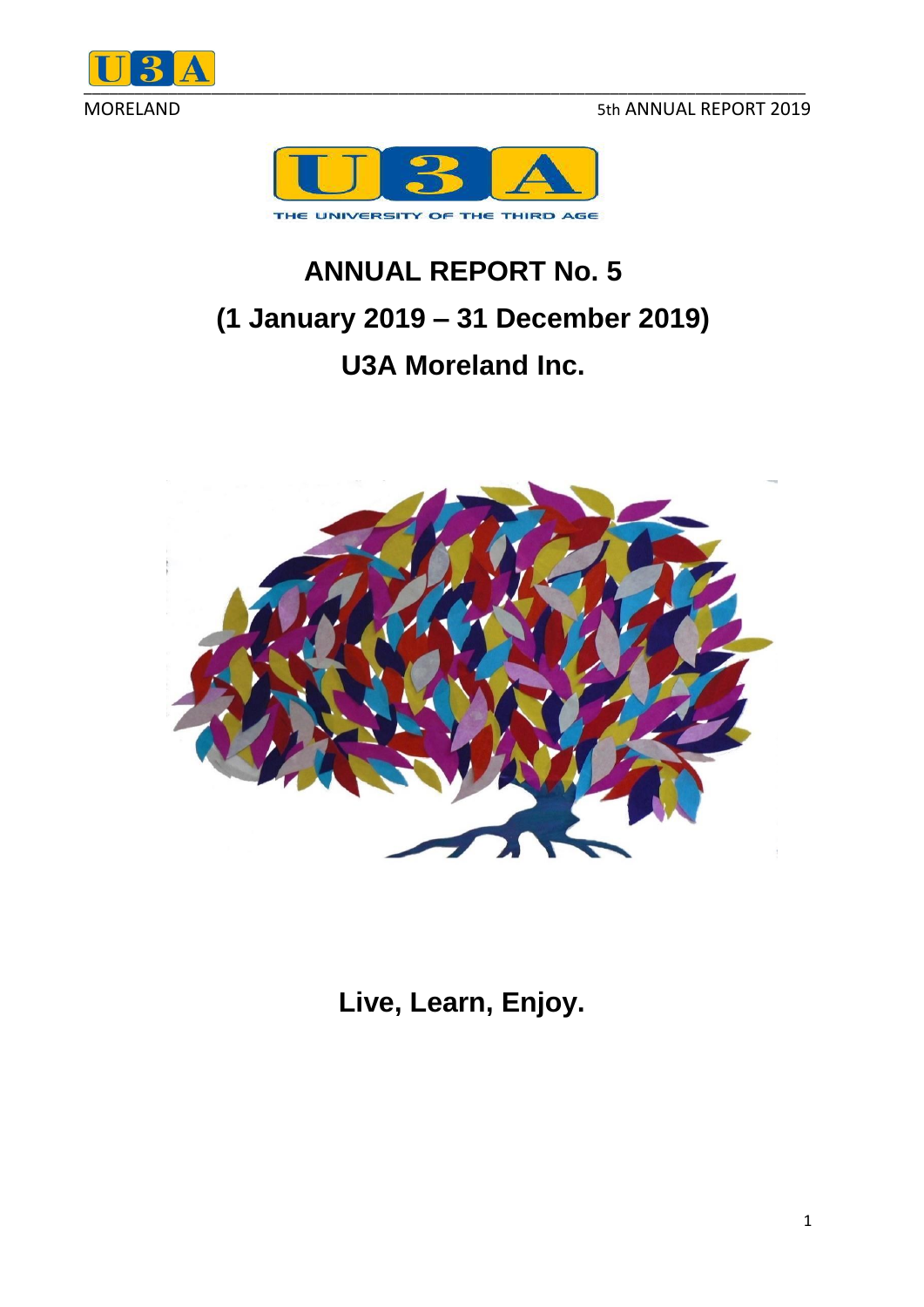

### **Contents**

| <b>Subject</b>                                      | Page No. |
|-----------------------------------------------------|----------|
| Introduction to U3A and About U3A Moreland          | 3        |
| Our governance structures                           | 4        |
| The Committee of Management 2019                    | 4        |
| Our membership                                      | 5        |
| The strategies to achieve our purposes              | 7        |
| Our objectives for the past year                    |          |
| The activities undertaken to achieve our objectives | 8        |
| Our network of Connections                          | 11       |
| Our performance compared with our expectations      | 13       |
| Our future plans                                    | 14       |
| Our sources of income and how they were used        | 15       |
| How we manage risks while achieving our objectives  | 16       |
| Our financial performance for the past year         | 17       |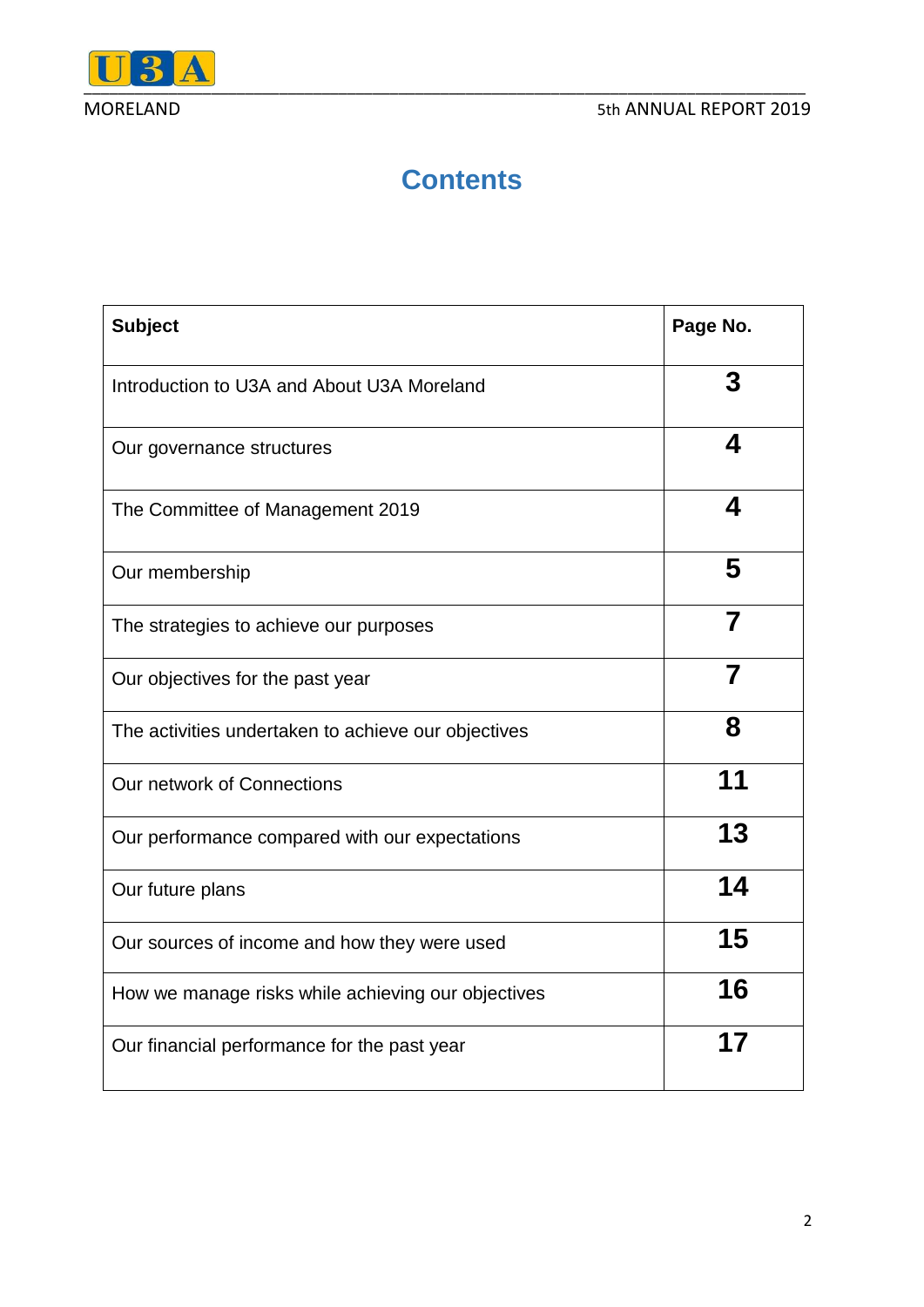

### **Introduction to U3A and About U3A Moreland**

U3A is short for University of the Third Age. U3As are voluntary seniors groups providing educational, recreational and social programs. University is used in its original sense; that is, a community of learners sharing knowledge with one another. U3A Programs offer non-competitive learning without qualifications or exams at a very low cost to ensure accessibility to all. This enables Members to explore new fields, ideas and activities. Each U3A is organised by and for people who can best be described as active in retirement or semi-retirement, the third age of our lives.

#### **About U3A Moreland**

U3A Moreland is part of the international U3A movement founded in France in 1972. U3A Moreland embraces the Moreland suburbs of Brunswick, Brunswick East, Brunswick West, Coburg, Coburg North, Fawkner, Glenroy, Gowanbrae, Hadfield, Oak Park, Pascoe Vale and Pascoe Vale South. Small sections of Fitzroy North and Tullamarine are also part of Moreland.

While operated independently by volunteers, U3A Moreland is one of more than 100 Victorian U3As supported by U3A Network Victoria, which provides organisational and planning support as well as facilitating broader relationships between Member U3As and affiliates, peer organisations and Government.

#### **Our Background**

An earlier U3A Moreland started in 1999, ceased operation in 2008 and was formally de-registered in 2012. In 2014 U3A Network Victoria identified Moreland as the only metropolitan municipality without an active U3A.

After a number of public meetings at venues provided by Moreland Council*,* a steering committee was formed in late February 2015, and U3A Moreland was on its way again. We received our incorporation number on 31<sup>st</sup> March 2015.Our first program was launched by Mayor Meghan Hopper on 14th April 2015, at Coburg Town Hall. Classes and activities commenced on 28th April 2015 and have expanded since then.

#### **Our Purposes**

- To create an ongoing voluntary community in Moreland that provides social and intellectual stimulus for retired and semi-retired people 50 years and older
- To establish educational, cultural and physical programs in which Members can be both teacher and student enabling them to keep mentally and physically active
- To encourage all Members to contribute their time and talents to assist with the running of U3A Moreland and to volunteer as tutors and group leaders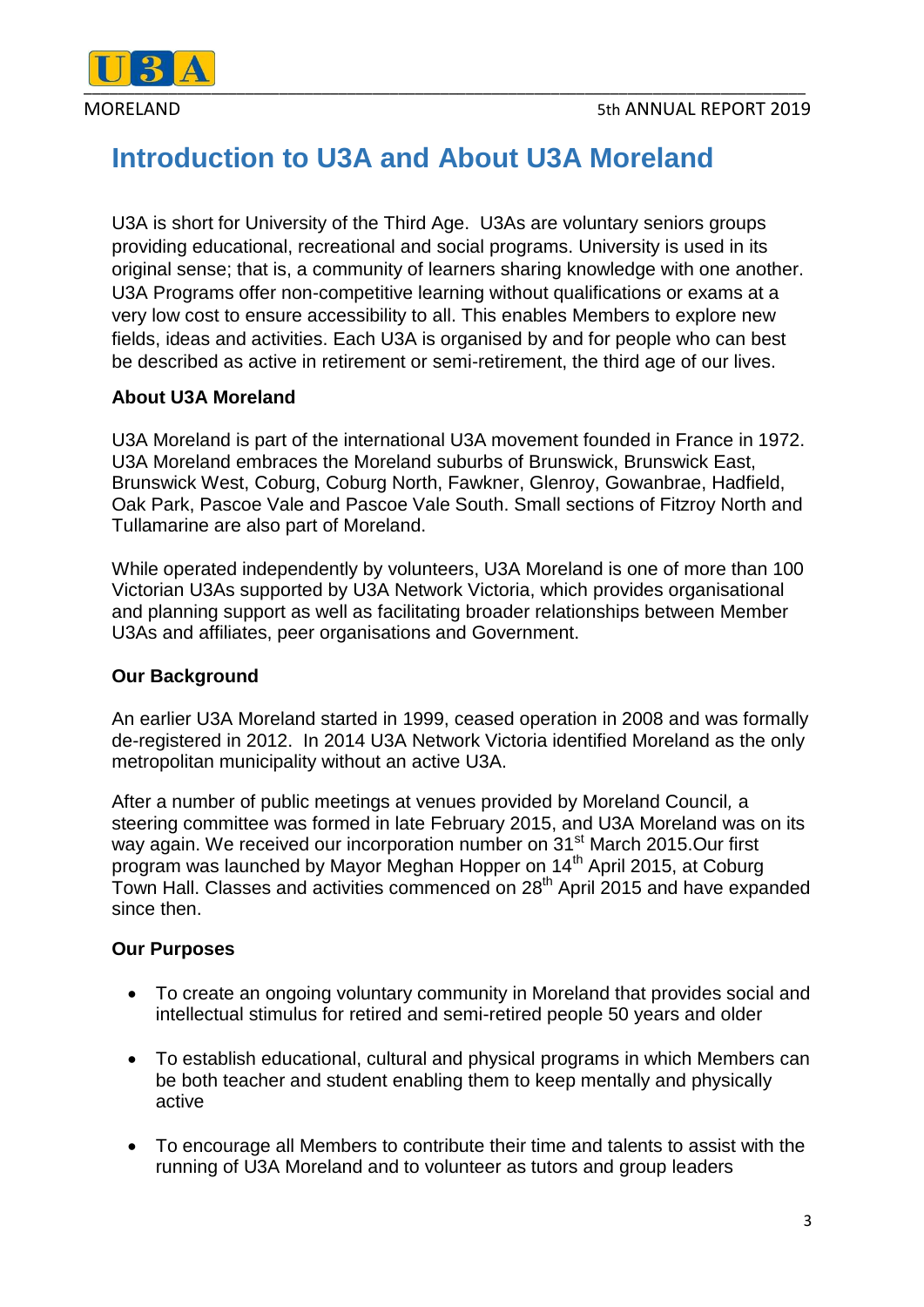

- To offer life-long learning opportunities and promote healthy ageing in a friendly, co-operative and enjoyable environment
- To engage with and work alongside other community groups

### **Our governance structures**

#### **The Constitution**

U3A Moreland Inc. is a not for profit, Incorporated Association, registered with Consumer Affairs Victoria (CAV) and constituted in accordance with section 46 of the Associations Incorporated Reform Act 2021. We operate under a set of rules, drawn up in accordance with this Act which form our constitution. We report annually to CAV about our Association business.

### **The Committee of Management 2019**

Our day to day affairs are managed by a volunteer Committee of Management under the above Act. We meet regularly and receive reports from Team leaders to ensure accountability in all our activities.

| Gerri McDonald       | President                    |
|----------------------|------------------------------|
| John Lopatecki       | <b>Deputy President</b>      |
| Jeanette Menzies     | Treasurer                    |
| Gwen Rosengren       | <b>Association Secretary</b> |
| Pauline O'Brien      | Committee Member.            |
| Melinda Venticich    | Committee Member             |
| Jo Porter            | <b>Committee Member</b>      |
| <b>Beris Hammond</b> | <b>Committee Member</b>      |
| <b>Joel Matthews</b> | <b>Committee Member</b>      |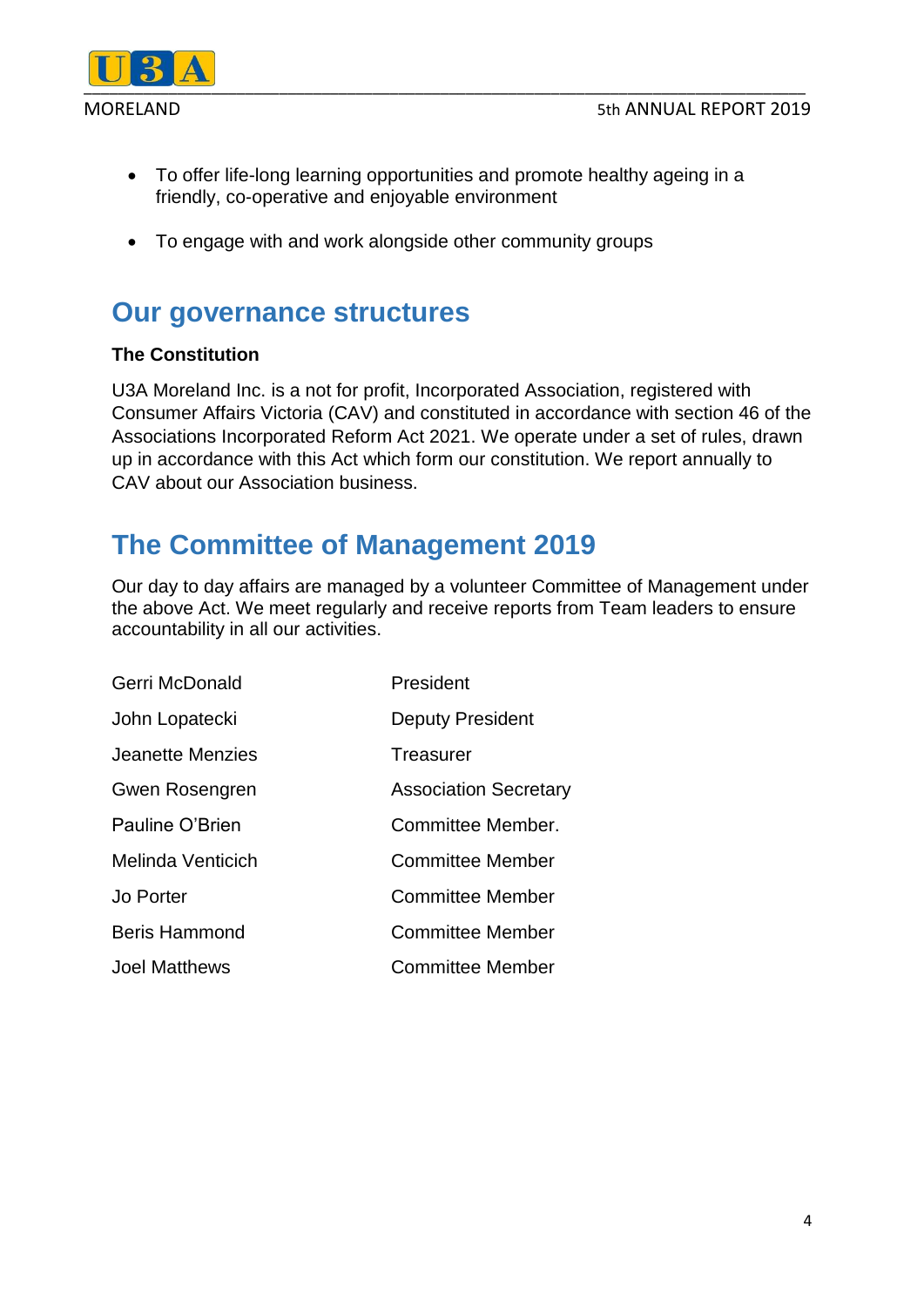

## **Our membership**

Membership is open to anyone who is no longer in full time employment and is 50 years of age or over.

Although the target group is older people, the entry age is set at 50 so that older, unemployed people who may have trouble finding work, can maintain a sense of community inclusion by joining U3A Moreland and being socially, physically and mentally active. In 2019 there was only one person in the 50--55 age group, but over the past five years there have been several who have joined our organisation and retired from it upon finding work.

81% of our members are female: 19% male. U3A Moreland has offered "Other" as a gender option on our application form since 2015. Many people in the older age group are comfortable with publicly identifying their sexual orientation but the identification as a non-specific gender is a more recent option. Only one person has identified as "Other" to date.

| Age group     | <b>Male</b>    | <b>Female</b>  | <b>Other</b>   |
|---------------|----------------|----------------|----------------|
|               |                |                |                |
|               | $\overline{0}$ | 11             | $\overline{0}$ |
| 51-60         |                |                |                |
|               | 24             | 99             | $\mathbf 0$    |
| 61-70         |                |                |                |
|               | 16             | 63             | 1              |
| 71-80         |                |                |                |
|               | $\overline{4}$ | 8              | $\overline{0}$ |
| 81-90         |                |                |                |
|               | $\overline{0}$ | $\overline{0}$ | $\overline{0}$ |
| $91 +$        |                |                |                |
| <b>Totals</b> | 44             | 182            | 1              |
|               |                |                |                |

#### **Statistical profile of our membership**

N.B. This information is gathered to assist us with creating and managing our activities, though we do on occasion provide such data to Moreland City Council for funding and policy purposes.

#### **Members born overseas**

30% (64 members) were born overseas. These people have come from the following countries: Africa, Canada, Chile, China, Cyprus, Germany, Greece, India, Indonesia, Italy, Japan, Malta, Netherlands, New Zealand, Philippines, Poland, Spain, Sri Lanka, United Kingdom, and Vietnam. The remaining 70% of members were born in Australia.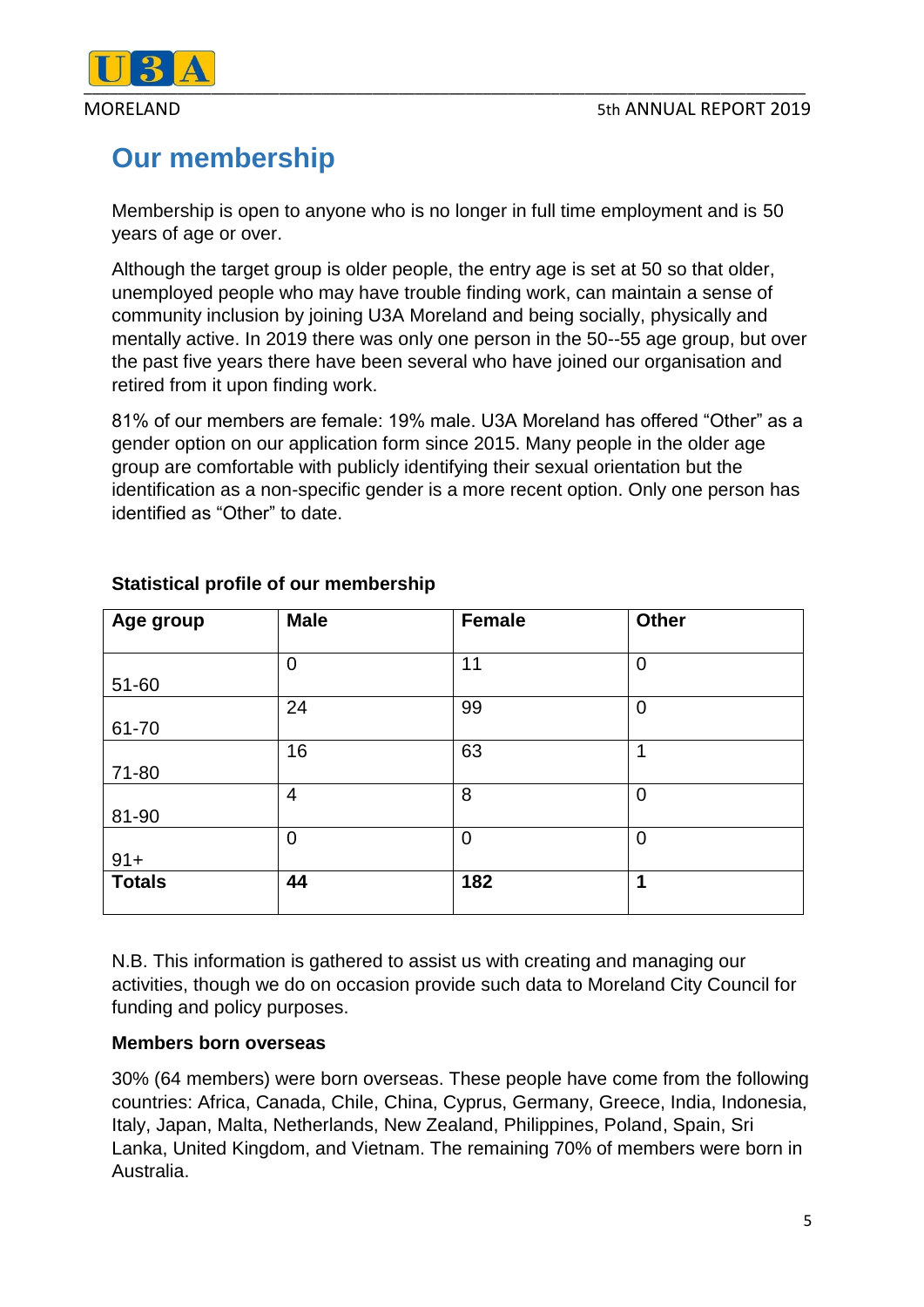

#### **Membership by suburb**

Our operations appear to be Coburg/Brunswick centred, with a small office at Siteworks Brunswick, and Membership mostly drawn from the Coburg/Brunswick area. However we have made a concerted effort to schedule courses and activities outside these suburbs and this will remain a high priority on our agenda. Such a step is reliant on suitable venues and Facilitators being available. The pie chart depicts the percentage of our Membership by suburb.

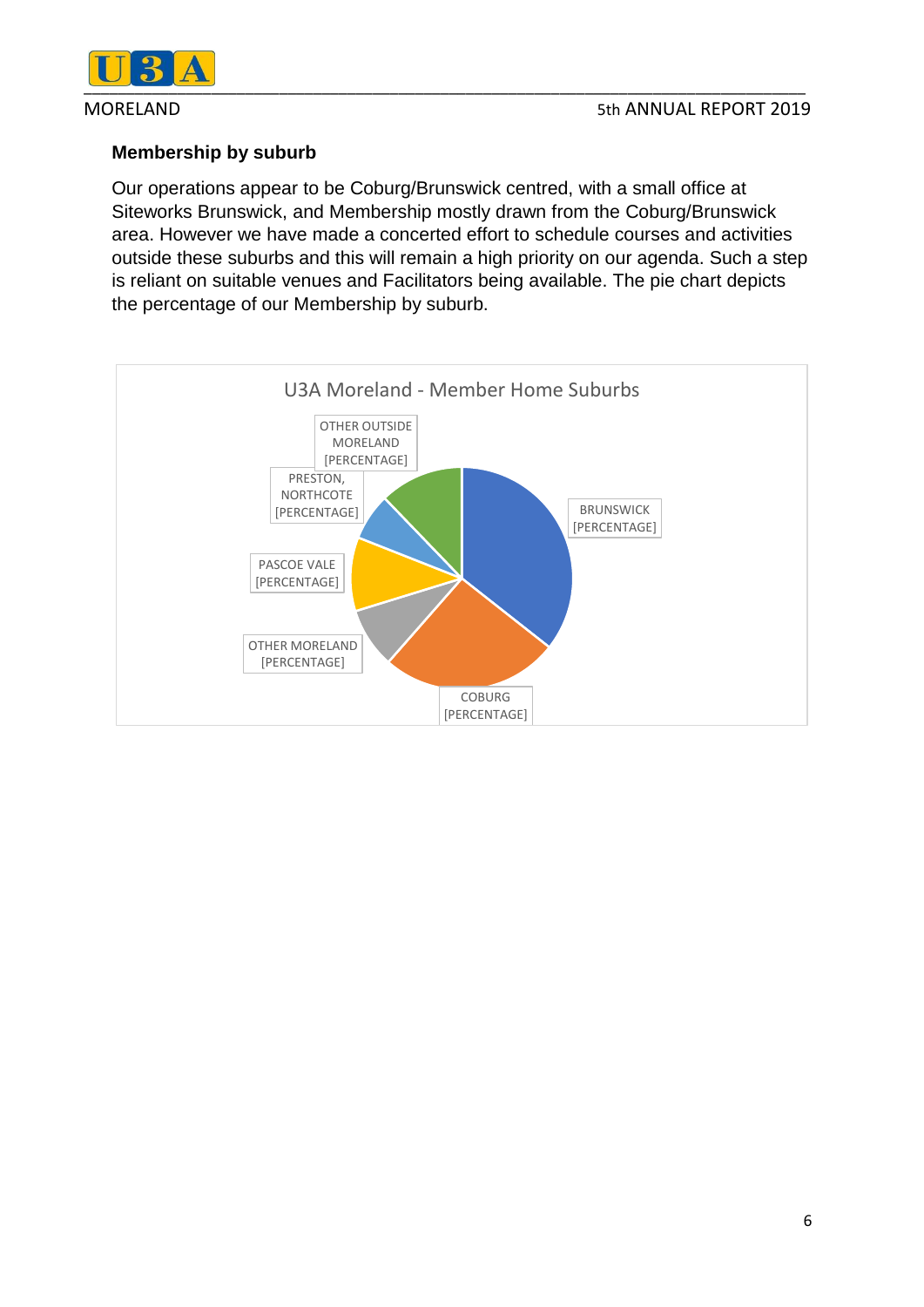

### **The strategies to achieve our purposes**

Costs are kept deliberately low to ensure that U3A is accessible to any retired or semi-retired people. **This is possible because all aspects of U3A Moreland are conducted by volunteers.** The 2019 membership fee for U3A Moreland was \$45, with the only other charges being for materials used in activities, or any professional or coaching fees.

U3A Moreland is managed by an annually elected voluntary Committee of Management and is supported by other volunteers from the general Membership. The functional areas of our operations have been formed into Teams led by a Committee member and supported by other volunteers. The Committee meets regularly and receives reports from the Team Leaders about activities in their areas, thereby ensuring accountability in all our operations.

We network continually with our peak body, Network Victoria, other U3As, local Council and other relevant organisations to learn from and occasionally partner with them whilst promoting our own organisation.

We welcome Members from all walks of life, endorsing diversity and supporting equal rights and equal opportunity for all members. This includes, where possible, conducting our activities in venues that are accessible to members.

U3A Moreland does not own any property apart from office essentials. We take advantage of the Council provided seven hours per week free use of Council halls in Moreland. We also hire multiple other Community venues, at Community rates, throughout the year in various locations in Moreland where we meet and run our Program activities.

### **Our objectives for the past year**

The Committee formalised objectives for 2019 following a series of forward planning exercises in 2018. We sought to:

- Develop and maintain a strong and cohesive Committee of Management.
- Continue use of an office for safe record keeping, administration purposes and as a small meeting and communications hub.
- Consolidate our various operations into functional Teams with identified leadership and recruit other Members to volunteer on one of those teams according to their interests and abilities.
- Review the Program of activities provided for Members, develop new programs and streamline Facilitator liaison and activity administration.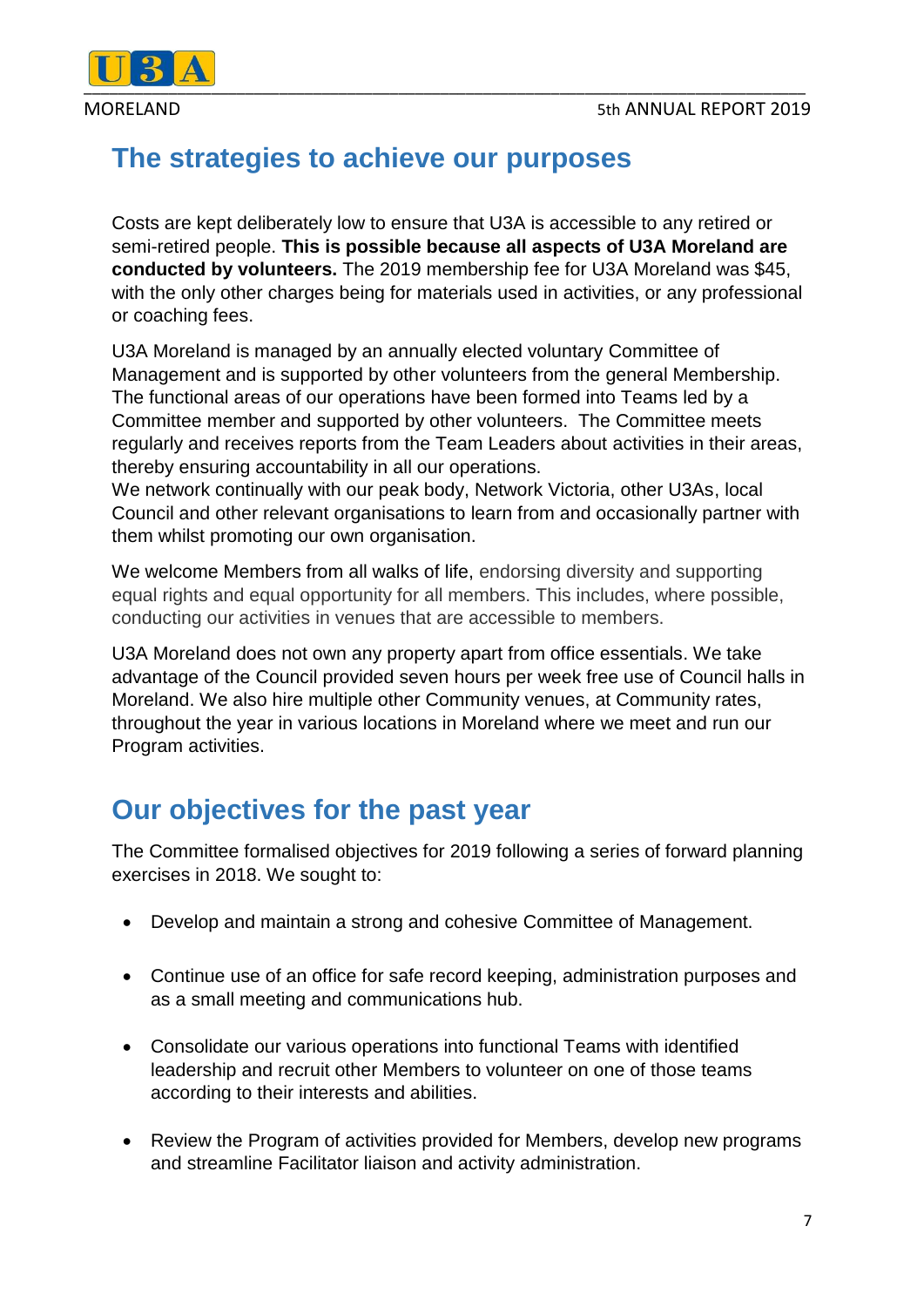

- Aim for Program bookings across Moreland to cover the 4 geographical areas to spread our sphere of operation and attract members from the outer Moreland suburbs.
- Increase publicity to promote U3A Moreland more widely.
- Foster and develop external partnerships for mutual benefit by networking with relevant contacts.
- Upgrade UMAS our membership data base management system and develop a new U3A Moreland website.

### **The activities undertaken to achieve our objectives**

#### **Committee of Management**

Met 11 times in 2019 and considered reports from all our functional Teams

Updated Committee induction materials.

Encouraged volunteers to fill Committee and Team roles.

Attended a morning tea and a tour of Parliament House Victoria together with Committee support volunteers during the Winter Parliamentary recess.

Arranged for continuing use of office space at Siteworks in Brunswick.

Continued networking with other U3As in the Northern Metropolitan Region, building relationships with other organisations, attending joint activities and participating in U3A Network Victoria's quarterly Members' Council meetings and attending the Presidents' Briefing session.

Managed Member funds and the organisation's finances on the newly introduced MYOB (Mind Your Own Business) computerised accounting system.

Three Committee members participated in the Moreland City Council Older Person's Reference group in the development of the Living and Ageing Well in Moreland Framework.

Supported U3A Network Victoria activities and information stall at Federation Square and in Melbourne Town Hall during Seniors' Week to promote the wider U3A Network and our own organisation.

Updated Membership terms and conditions.

Updated our heat policy to restrict Program activities in extreme heat conditions.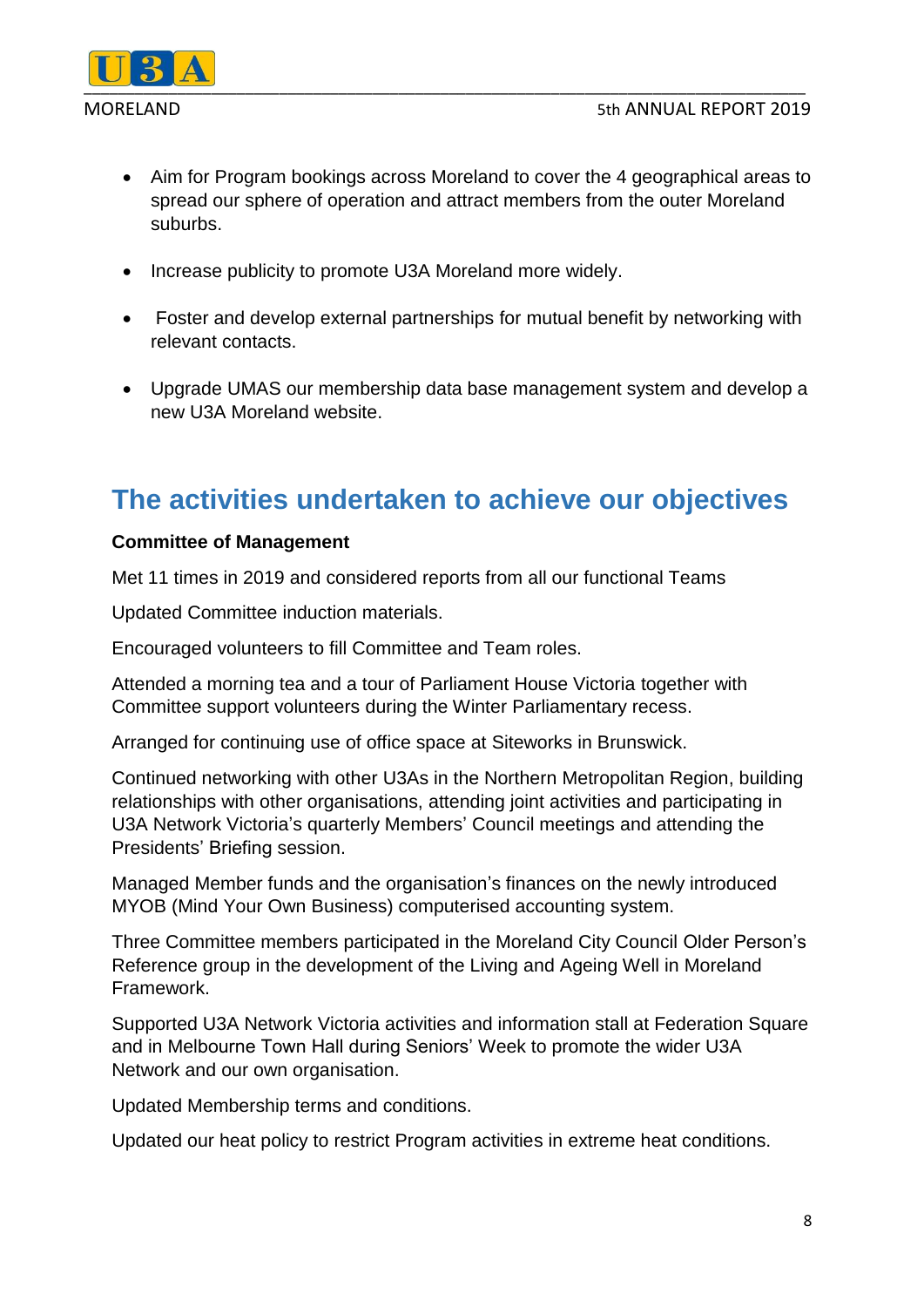

#### MORELAND 5th ANNUAL REPORT 2019

Made a submission to Council 2019/2020 budget process in June 2019, and wrote to Moreland City Council Executive in October 2019 about the possibility of partnering with NARI (National Ageing Research Institute) to establish a Seniors Exercise Park in Coburg.

Attended the Moreland City Mayoral Election in November 2019 and immediately wrote to the new Mayor to obtain a meeting to discuss our accommodation issues.

We surveyed Members at our December 2019 social event to gather information for future use. The statistical information obtained will be used when meeting with Councillors and Council officers to discuss the need to increase support to U3A Moreland, and in completing grant applications to Council and other possible funders.

#### **Funding Team**

The team is led by Gerri McDonald, supported by other Committee members.

Researched grant opportunities and worked with the Treasurer Jeanette Menzies and Committee members to apply for funds to run grant projects and prepare reports to funders.

#### **Program Team**

The team is led by Melinda Venticich and Gwen Rosengren, supported by Margaret Robertson and Trish Jannu.

Undertook a review of all Program activities and administration.

Updated Facilitator Guidelines and reviewed the management of Program waiting lists.

Developed a communication and support system to improve Facilitator liaison each member of the Team taking responsibility for a group of Facilitators.

Organised regular social events and a "Come and Try" Open Day at the centrally located Coburg Senior Citizens Centre during Seniors Week inviting other Moreland Seniors group. These events were funded by an annual grant from Moreland City Council, were well attended and popular with our Members.

Managed enrolment day in December for Members to attend to renew their Membership and enrol in Program activities.

#### **The Facilitator Group**

The team is led by the Program Team.

In 2019 our volunteer Program Facilitators increased to 28 to run our Program of activities throughout the year. Some 30 activities were provided for members' interest and enjoyment throughout the year. The current U3A Moreland Program Guide and list of Facilitators is available at: <https://u3amoreland.org.au/courses/>under Courses/Activities.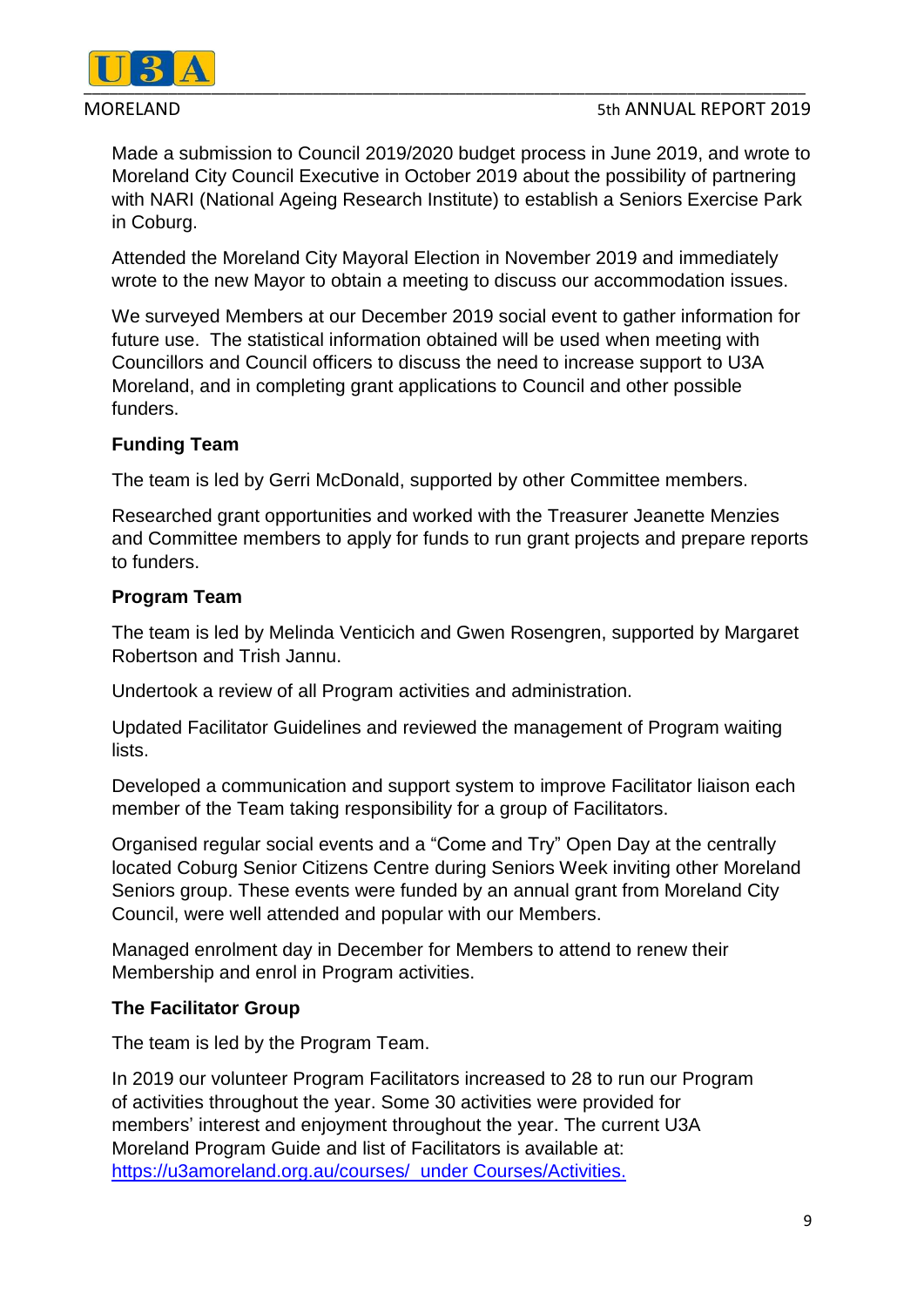

#### **Enrolments Team**

The team is led by Simon Ransome, supported by Fran Mackieson.

Oversaw the enrolment process in UMAS (U3A Membership Administration System) to facilitate on-line and manual enrolments, and manage Program numbers, waiting lists, enrolment deletions and incomplete enrolments.

Simon, as UMAS Administrator, carried out UMAS software updates, downloads of Member and enrolment data, various UMAS 'System Settings', 'Database Control' and 'Miscellaneous' actions, and extraction of UMAS data as requested. He also carried out UMAS troubleshooting, a watching brief for UMAS enhancements, our end of year rollover tasks and attended at Network's UMAS meetings along with Members of the Membership Team – Rita Thorpe and Cris Gouletsas.

#### **Membership Team**

The team is led by Rita Thorpe the Membership Secretary, supported by Cris Gouletsas.

Rita managed on-line and hard copy Membership applications, entered and maintained Members' data on UMAS, produced Members' badges, handled Members' queries and resolved password and log-in problems. She liaised with the Treasurer regarding Member activation and payment and reported to Committee meetings on new Members and administration issues. Rita also sent out general emails to all members through UMAS, as required.

#### **Website Administration.**

John Lopatecki is the Website Administrator.

John is responsible for content posted on the U3A Moreland website. John loads the Newsletter and other relevant material onto the News page, edits text and other content, processes software updates, and liaises with the website provider

With comprehensive assistance from U3A Network, John set up our new website using a template prepared for Network. Our new U3A Moreland website went public on 31 October 2019.

#### **Newsletter Team**

The team is led by Deb Pace, assisted by Christine Filiamundi and Gwen Rosengren.

The newsletter was published 3 times in 2019 and distributed to all Members and the wider community. Contributions come from a variety of our Members, Committee and Teams. It includes photos of groups in action, positive recognition of the work of our volunteers and Facilitators, news of upcoming events, short stories and poems. It is supported by our painting group who regularly provide their work for illustration.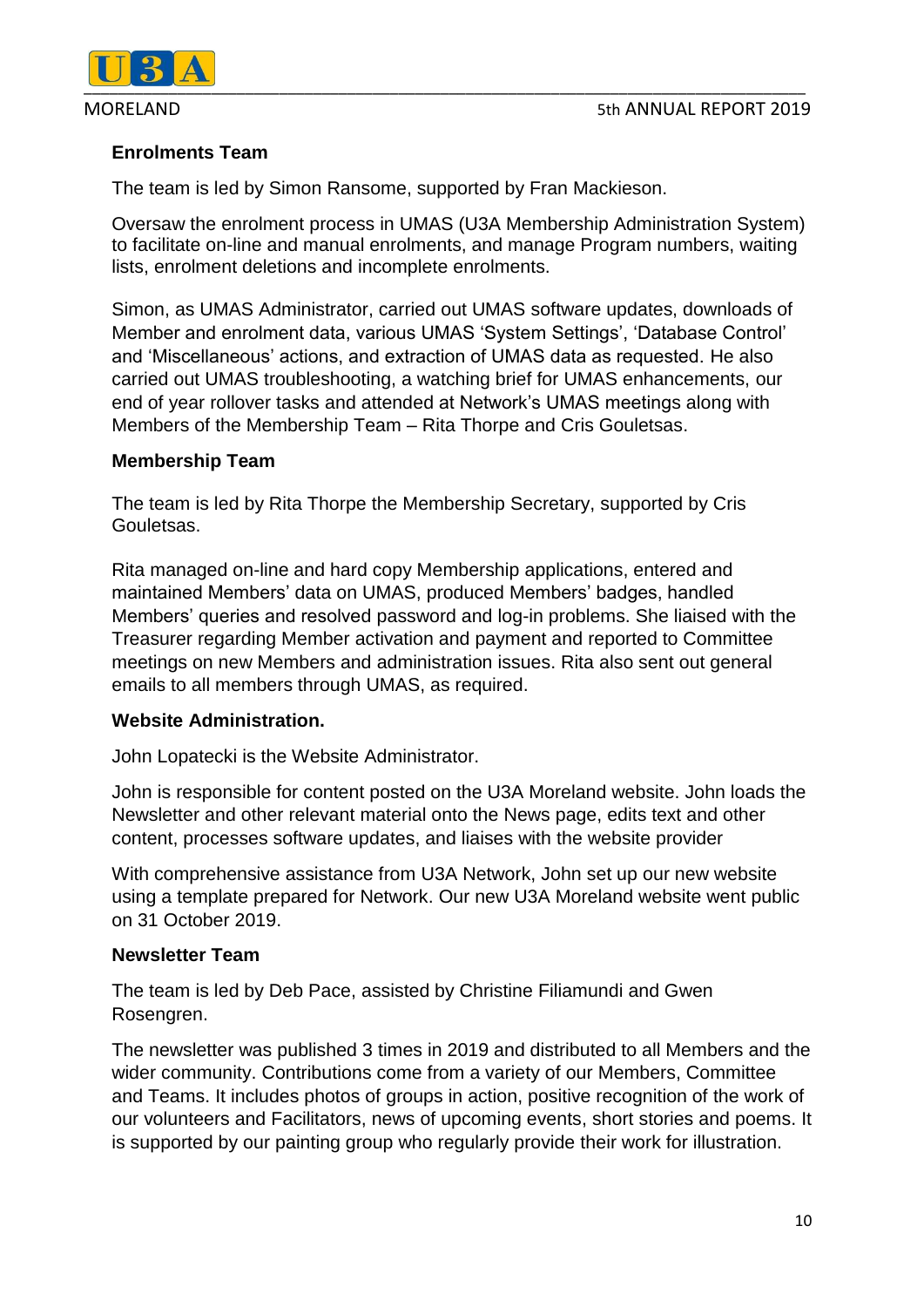

#### **Social team**

The team is led by Jo Porter, supported by Joanna Aldenhoven and Jan Rafferty

The Social Team joined with the Program Team in organising and catering for four social occasions in 2019 and in welcoming new Members to the organisation.

#### **Networking**

The team is led by Gwen Rosengren, assisted by other Committee members

Gwen ensured our relevant contacts were continued, maintained and expanded throughout the year, as explained below under 'Our Network Connections'.

### **Our Network of Connections.**

#### **U3A Network Victoria**

We are a member of U3A Network Victoria. Our delegate has a vote on the Network Victoria Members' Council. Our immediate past President, Pauline O'Brien, U3A Moreland Committee member, is also is a member of the Network Committee of Management. As a member of Network Management Committee, she played a significant role in the redraft of the Network Victoria Constitution and communicated these proposed changes to U3A Moreland Committee.

U3A Moreland President (delegate) and Secretary attended all U3A Network Victoria's quarterly Members' Council meetings, and the Presidents' briefing session.

#### **U3A Northern Metropolitan Region Network**

Gerri McDonald and Gwen Rosengren attended regular meetings of this support group sharing and liaising with other U3A's in the region.

#### **Combined U3A North East Region and Northern Metropolitan Region Workshop**

Held in Benalla, Gwen Rosengren, Melinda Venticich and Beris Hammond attended. The workshop focussed on good governance, developing an inclusive connected culture with other community groups, delivering physical activity programs, and the effective running of groups

#### **U3A Northern Region UMAS Users Network**

Our Enrolments, Membership and Website Administration Teams actively participated in this network throughout the year attending all meetings

#### **U3A City of Yarra**

U3A Program Team Members have liaised and attended sessions with U3A Yarra City to share in talks and information sessions on active and healthy ageing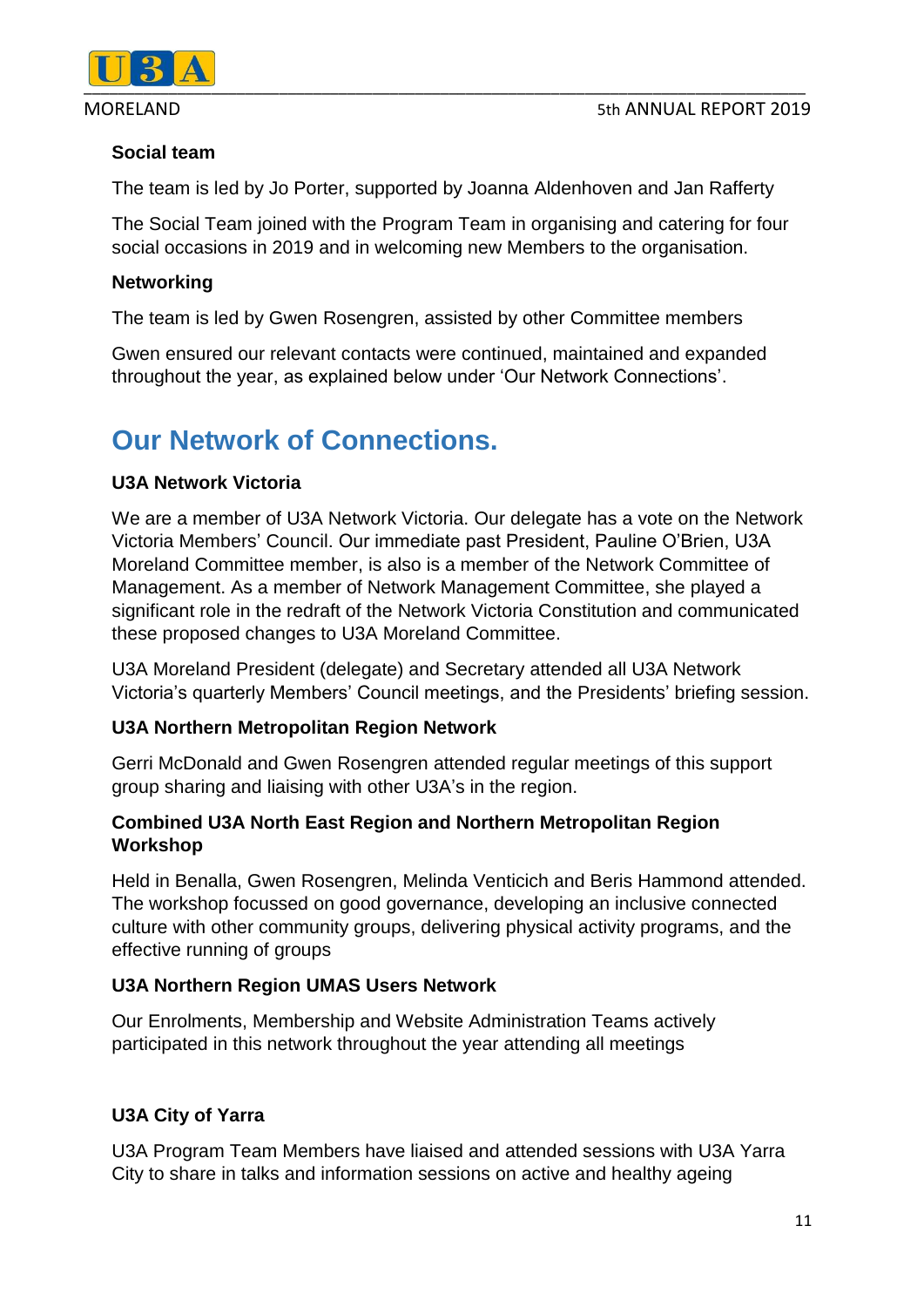

### **Moreland City Council**

Moreland City Council provided a Membership Activity Grant as part of their annual grant program.

Through our submissions about a Seniors Exercise Park (SEP) into the Council budget process, and our correspondence with Council executive, the Director of Community Development advised we are an "important stakeholder" in this matter.

#### **Australian Government Be Connected Program**

Managed by the Good Things Foundation, we received grants to provide support to Members and other seniors in the community in building their digital skills. This included an event during "Get on Line Week" in October 2019 to further maximise the use of digital technology.

#### **Other organisations that we have connected with:**

#### **Community Radio 98.9 Norther West FM**

Presented information on U3A Moreland via a community radio broadcast.

#### **Merri Community Health**

Participated in their *Living Well Ageing Well* workshops and established a collaborative program participation partnership

#### **Coburg Table Tennis Club**

A U3A Member is associated with the Coburg Table Tennis Club, enabling the inclusion of table tennis in our Program of activities.

#### **The Brunswick West Tennis Club**

Sponsorship and support from Moreland CC, West Brunswick Tennis Club and VIC Tennis has enabled us to offer professional coaching for Seniors Tennis at an affordable rate.

#### **Brunswick Mallet Sports Club**

U3A Moreland receives support from the Club in croquet coaching and use of the Club premises.

#### **Government**

The Federal Labor Member for Wills, Peter Khalil has supported U3A Moreland in the printing of our Newsletter and attending our AGM.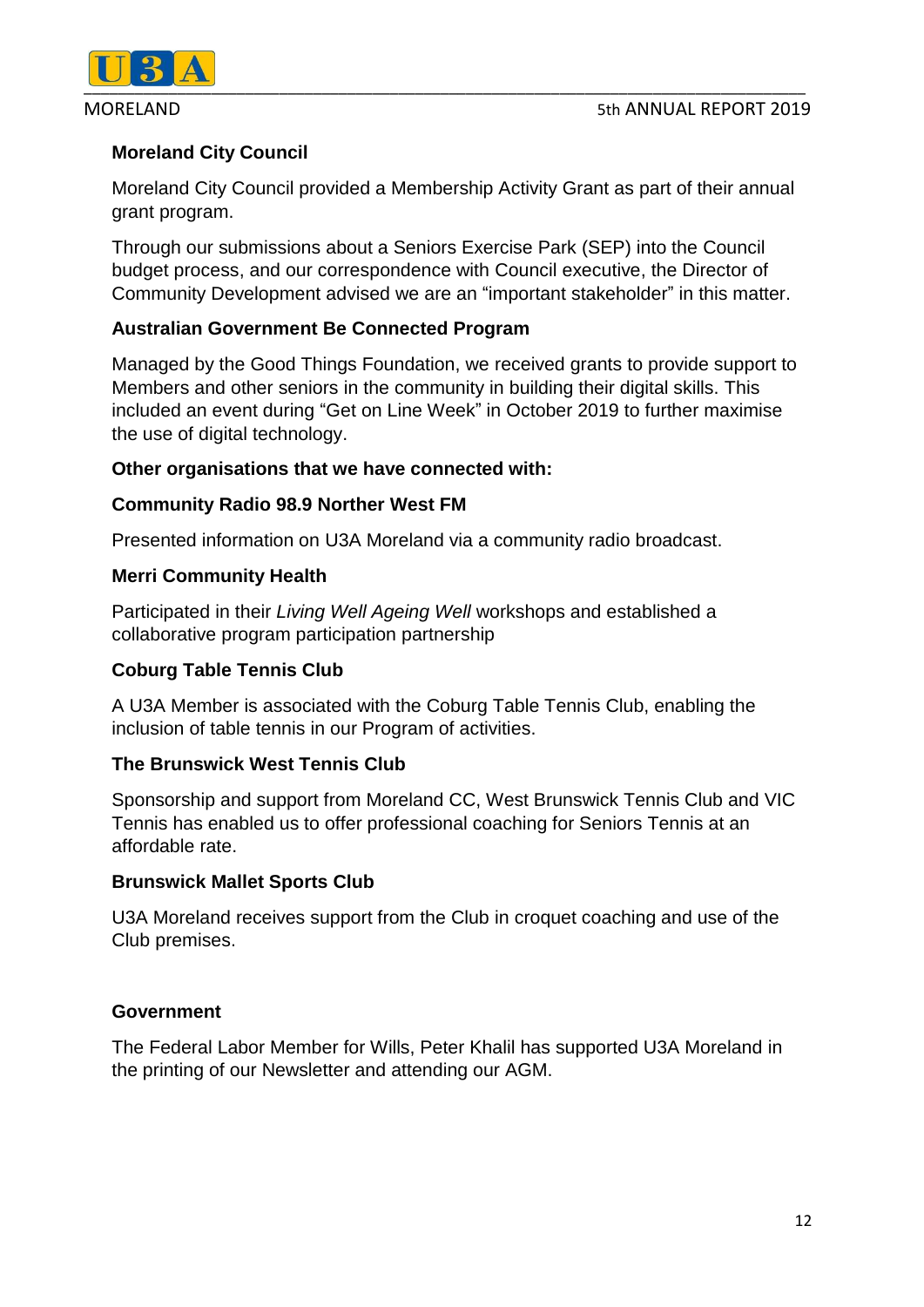

### **Our performance compared with our expectations**

After the preceding 4 years of re-establishment of U3A Moreland, 2019 was a year of steady growth and consolidation, during which we concentrated on getting our internal settings right.

Secure Membership of the Committee of Management was difficult to establish, and vacancies persisted throughout the year.

Given the low number of Members currently volunteering to help with our day to day administration, raising of funds in 2019 has lacked the resources to fulfil most grant specifications.

Despite our best efforts, accommodation costs (office rent and venue hire) continue to represent the highest proportion of our total 2019 expenses.

We were successful in reviewing, updating and diversifying the Programs we offer and in managing waiting lists, group attendance and absences.

The newsletter is a successful method of promoting who we are, with our good news stories. Every issue has received positive feedback from our Membership local politicians and Moreland City Council.

Towards the end of the year, we increased our interactions with local Council by attending Moreland City Council Mayoral election, meeting the new Mayor and writing to Council Executive regarding the development of a Seniors Exercise Park in Moreland.

Three Committee members were involved in Council's consultative work group regarding the development of their Living and Ageing Well in Moreland Framework.

We experienced a pleasing growth in Membership numbers in the last quarter of the year, a small increase in the rate of volunteerism and an expansion in the number of stimulating and well received Program activities for Members' interest and enjoyment. We now have:

- 226 members which is an increase of 16 % over last 12 months
- A small but valuable increase in volunteer assistance with Membership enquiries and data entry, catering and event coordination, and Program development and Facilitator liaison.
- 28 programs running over 40 weeks per year thanks to our expanded Program Team and volunteer Facilitators

With our Membership base steadily growing and one of our main means of publicity being word of mouth, the value of committed Members from across Moreland who attend our Programs, volunteer their time and spread the word about U3A Moreland cannot be understated.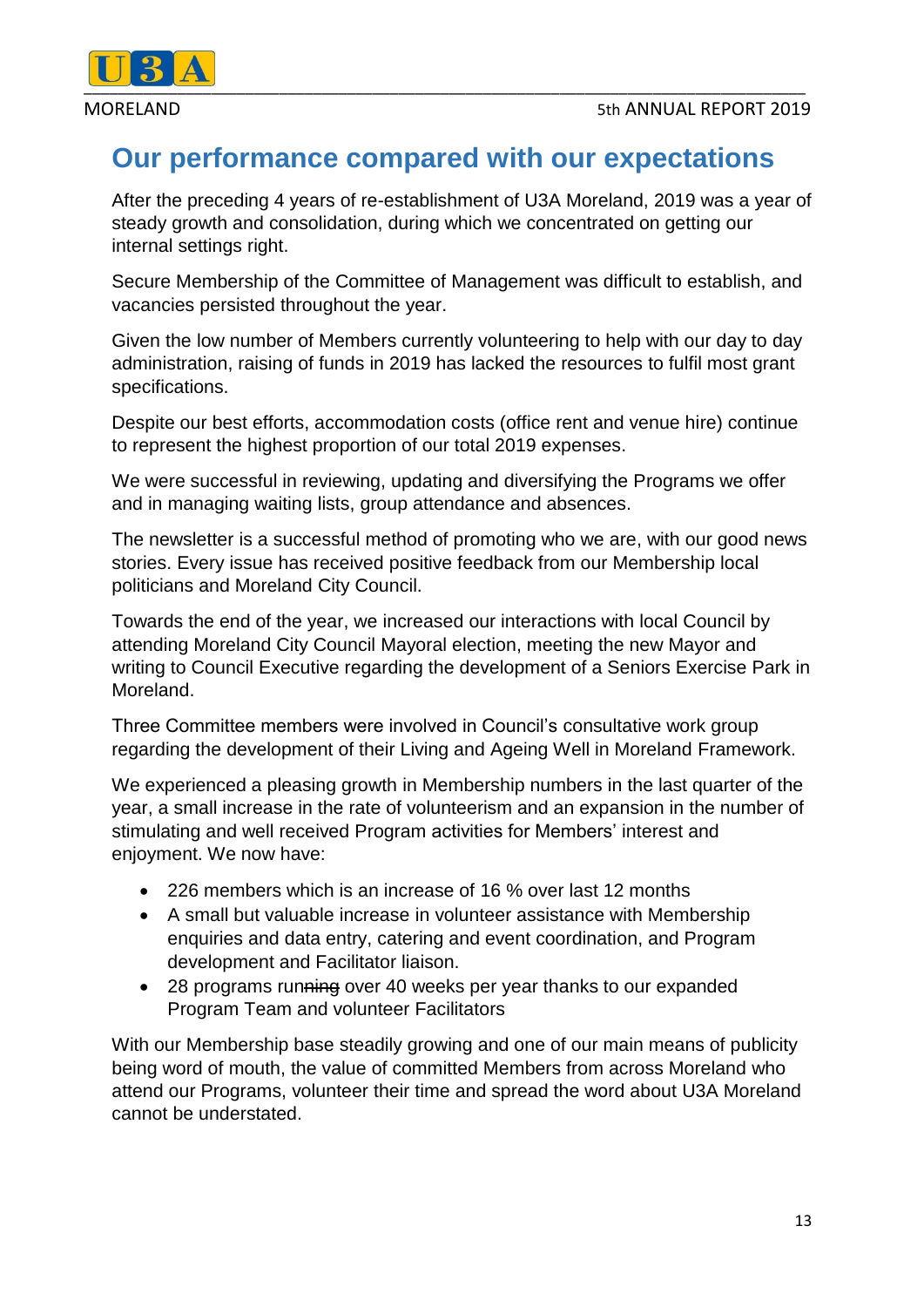

#### **Growth in membership numbers 2015 - 2019.**

Established in May 2015 with 30 members, U3A Moreland rapidly grew to 147 members by December 2016. Since then it has maintained and average growth rate of 15% annually as demonstrated in the graph that follows.



## **Our future plans**

- Revitalising the Committee of Management by filling current vacancies.
- Continuing to promote opportunities for Member involvement to increase the Committee of Management Membership and to deliver Program activities
- Increasing our revenue raising activities and continuing to pursue grant opportunities, when resources permit, to ensure financial viability to enable growth and improvements in our operations
- Extending our reach to outer areas of Moreland City as resources permit.
- Increasing communication and promotion to other relevant organisations and Community groups pursuing partnerships where appropriate.
- Better managing our accommodation costs, and devolving the task of researching and hiring venues by forming an Accommodation Team to assist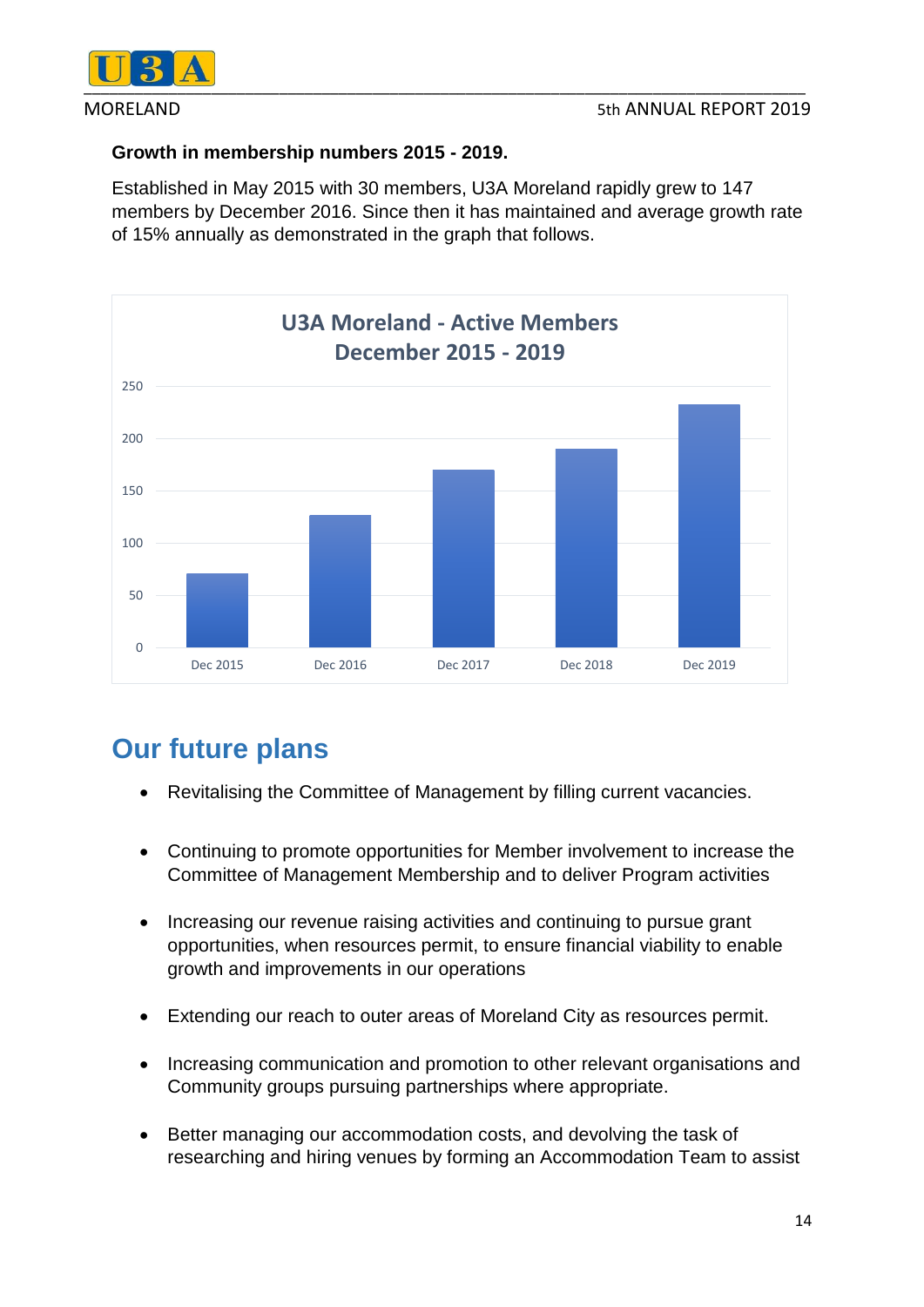



the Program Team with bookings and linking with U3A Network Victoria projects.

 Continuing to advocate for a Seniors Exercise Park in Moreland and attending Council consultation meetings as announced.

### **Our sources of income and the way they were used**

#### **Membership subscriptions.**

Membership subscriptions are renewed annually. An enrolment/subscription day held in December 2019 allowed payment of Membership and enrolment in Programs in person. 126 Members chose to renew their subscription at that time, giving advanced funding and Program bookings for the year ahead. Our online Membership application and payment system accepts subscriptions all year round, offering reduced fees for Associate membership and late year Membership applications. Membership subscriptions cover the range of general expenses, including venue hire for Program activities.

#### **Grants funding.**

In August 2019 we received the Annual Membership Activity Grant of \$2000.00 from Moreland City Council to fund member administrative costs such as printing, catering, office rent, and telephone and internet expenses.

In October 2019 we ran #Try 1 Thing event using a \$1500.00 grant from the Good Things Foundation, funded by the Australian Government to increase seniors' online use. This grant enabled us to purchase a printer and cartridges for office use and in promoting the event.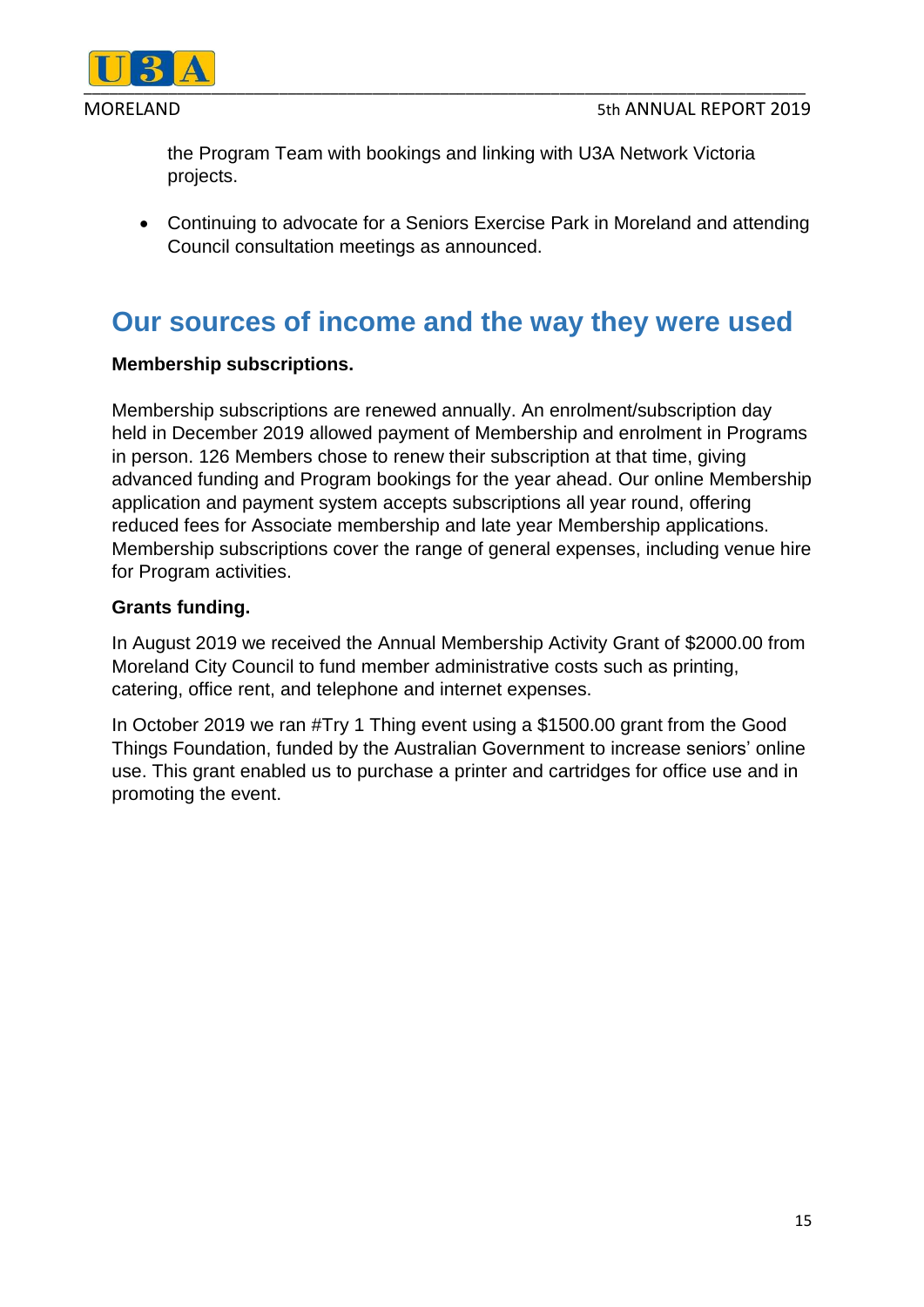

### **How we manage risk while achieving our objectives**

#### **Financial**

U3A Moreland uses secure banking (Bendigo Bank) and payment systems (PayPal) and manages our income and expenses on a MYOB accounting package in 2019.

Monthly financial reports including Profit & Loss statement, Balance sheet and Cash flow are presented at each Committee meeting for consideration and actions as appropriate.

An Annual Report on Committee activities and financial statements is prepared and circulated to Members prior to our Annual General Meeting.

The combined Membership renewal and enrolment day helps secure funding and enrolment numbers for the coming year.

Costs are kept low by hiring venues at community rates and by volunteers from our Membership running every aspect of our organisation.

#### **Legal and regulatory compliance**

U3A Moreland is an Incorporated Association registered with Consumer Affairs Victoria to whom we report annually on our financial affairs.

We pay an annual capitation fee to U3A Network Victoria as a contribution towards the services provided by Network including insurance cover through the Victorian Managed Insurance Authority, some copyright coverage, access to the UMAS operational system and website template, information, advice, support and advocacy as well as access to project funding grants when available.

The Committee strives to educate itself and Members about any relevant policy to ensure legislative compliance and the safety of our Membership. U3A Moreland policies are reviewed, communicated and updated as required.

#### **Growth and Sustainability**

U3A Moreland does not take on growth projects that cannot be managed using our limited resources or financed as part of any growth funding.

We participated in the federal government Be Connected Get Online grants in 2018 and 2019 which helped seniors in the City of Moreland to use the internet and obtain digital skills required for modern living.

#### **Technology**

As reported in the work of Simon Ransome and the Enrolment Team and Rita Thorpe and the Membership Team, U3A Moreland actively engages in data protection and software updates to ensure as far as possible, digital security of Members' data and our administration processes.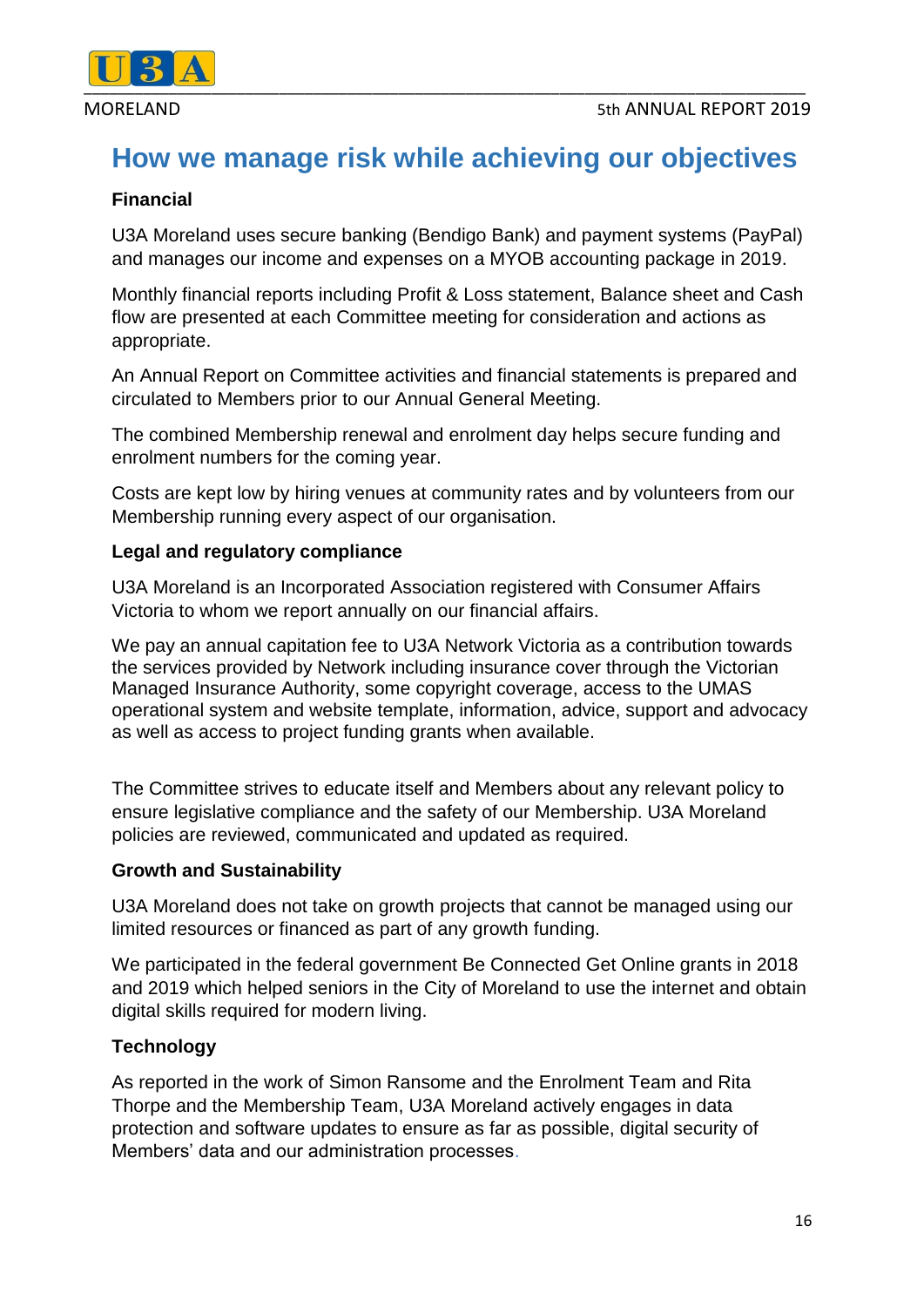

MORELAND 5th ANNUAL REPORT 2019

John Lopatecki is our Website Administrator with responsibility for content posted on the U3A Moreland website to ensure relevance and approved content. He liaised with the website provider to process software updates and keep our website safe and compliant.

John and Simon also manage our password protection systems.

#### **Safety and wellbeing of our members, volunteers and community connections.**

U3A Moreland issues all new Members with an ID badge indicating emergency contact details and expects Members to wear whenever attending at U3A Moreland.

In 2019 the Program Team updated our Facilitator Guidelines to ensure safe and appropriate group leadership and people management

The Committee of Management updated our Membership Terms and Conditions and ensured insurance coverage was known and understood.

We strive to run age appropriate activities for seniors and update policies such as our Heat Policy.

We participated in the Moreland City Council Older Person's Reference group in the development of the Living and Ageing Well in Moreland Framework to advocate for and on behalf of our Members and other seniors in Moreland.

### **Our financial performance for the past year**

Whilst funds for 2020 are adequate, U3A Moreland has, for the first time, made a loss in 2019. Expenses for office and venue hire represents 88% of revenue for the year, excluding grants obtained in 2019. This is a 42% increase in accommodation expenses on the previous year.

Although Membership continues to grow slowly and we may increase fees for 2021, it is imperative we increase the rate of Member volunteerism and find a way to increase revenue to improve our financial position in the year ahead.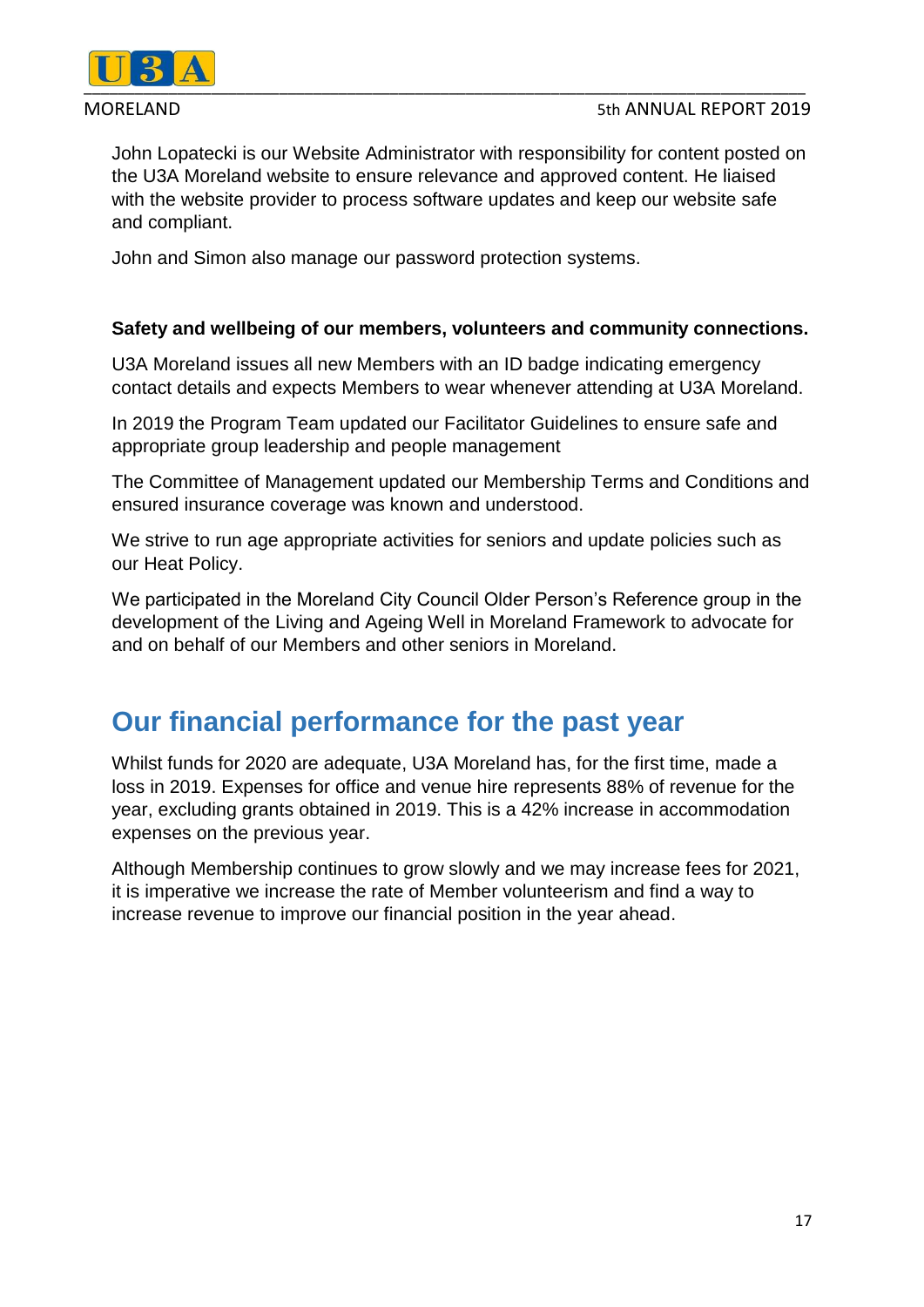

### **Profit and Loss Statement January 2019 to December 2019**

### **U3A Moreland Inc**

| <b>Income</b>                        |            |                        |              |
|--------------------------------------|------------|------------------------|--------------|
| Membership Dues                      |            | $\overline{$6,787.50}$ |              |
| <b>Associate Membership Dues</b>     |            | \$387.50               |              |
| Donations                            |            | \$105.00               |              |
| Activities Income                    |            | \$189.20               |              |
| Day Out Monies                       |            | \$748.00               |              |
| Grants                               |            |                        |              |
| Moreland CC Grant 2019               |            | \$2,000.00             |              |
| U3A Network N/E Region W/shop        |            | \$270.00               |              |
| Good Things Foundation               |            | \$1,500.00             |              |
| <b>Total Income</b>                  |            |                        | \$11,987.20  |
| <b>Gross Profit</b>                  |            |                        | \$11,987.20  |
| <b>General Expenses</b>              |            |                        |              |
| PayPal Fee                           | \$74.74    |                        |              |
| <b>Advertising &amp; Marketing</b>   | \$189.20   |                        |              |
| <b>Bank Fees</b>                     | \$1.40     |                        |              |
| Network Capitation fees              | \$338.00   |                        |              |
| <b>Consumer Affairs Victoria</b>     | \$57.80    |                        |              |
| Catering                             | \$1,089.52 |                        |              |
| Course activity expenses             | \$152.74   |                        |              |
| Stationery                           | \$19.75    |                        |              |
| <b>Office Expenses</b>               | \$563.03   |                        |              |
| Day Out Expenses                     | \$723.00   |                        |              |
| Printing                             | \$945.70   |                        |              |
| Internet                             | \$180.00   |                        |              |
| Telephone expenses                   | \$180.00   |                        |              |
| Postage                              | \$497.00   |                        |              |
| <b>Badges and Lanyards</b>           | \$269.86   |                        |              |
| <b>Website Hosting</b>               | \$343.59   |                        |              |
| Travel & Accom. Expenses             | \$281.26   |                        |              |
|                                      |            |                        |              |
| <b>Venue Hire</b>                    |            |                        |              |
| <b>Brunswick Mallet Club</b>         | \$675.00   |                        |              |
| <b>East Coburg Community House</b>   | \$846.30   |                        |              |
| <b>Siteworks</b>                     | \$5,698.00 |                        |              |
|                                      |            |                        |              |
| <b>Depreciation Expenses</b>         |            |                        |              |
| Aids to Learning Depreciation        | \$406.00   |                        |              |
| <b>Office Equipment Depreciation</b> | \$598.00   |                        |              |
| <b>Computer Depreciation</b>         | \$234.00   |                        |              |
| <b>Total Expenses</b>                |            |                        | \$14,363.89  |
| <b>Operating Profit</b>              |            |                        | (\$2,376.69) |
| <b>Total Other Income</b>            |            |                        | \$0.00       |
| <b>Total Other Expenses</b>          |            |                        | \$0.00       |
| <b>Net Profit/(Loss)</b>             |            |                        | (\$2,376.69) |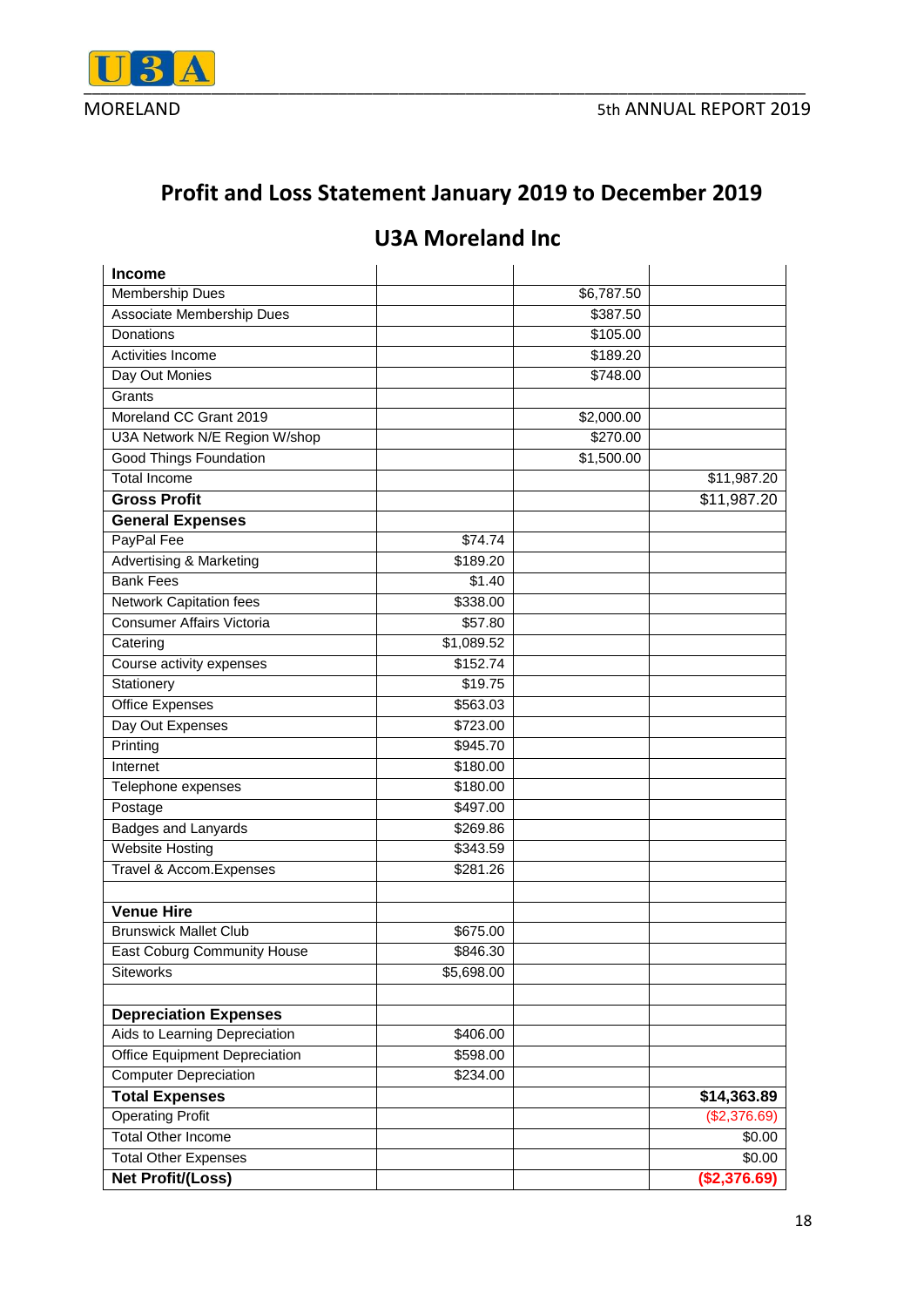

### **Balance Sheet as of December 2019**

### **U3A Moreland Inc**

| <b>Assets</b>                     |             |                     |              |             |
|-----------------------------------|-------------|---------------------|--------------|-------------|
| <b>Current Assets</b>             |             |                     |              |             |
| <b>Bank Accounts</b>              |             |                     |              |             |
| U3A Moreland Inc.                 | \$14,514.21 |                     |              |             |
| <b>Total Bank Accounts</b>        |             | $\sqrt{314,514.21}$ |              |             |
| <b>Other Current Assets</b>       |             |                     |              |             |
| <b>Bonds Paid</b>                 | \$250.00    |                     |              |             |
| <b>Total Other Current Assets</b> |             | \$250.00            |              |             |
| <b>Total Current Assets</b>       |             |                     | \$14,764.21  |             |
| <b>Non-Current Assets</b>         |             |                     |              |             |
| Furniture                         |             |                     |              |             |
| Kitchen Equipment                 | \$89.89     |                     |              |             |
| <b>Total Furniture</b>            |             | \$89.89             |              |             |
| <b>Office Equipment</b>           |             |                     |              |             |
| Office Equipment At Cost          | \$2,345.92  |                     |              |             |
| <b>Total Office Equipment</b>     |             | \$2,345.92          |              |             |
| Computers                         |             |                     |              |             |
| <b>Computers At Cost</b>          | \$644.95    |                     |              |             |
| <b>Total Computers</b>            |             | \$644.95            |              |             |
| Aids to Learning at Cost          |             | \$585.91            |              |             |
| <b>Total Non-Current Assets</b>   |             |                     | \$3,666.67   |             |
| <b>Total Assets</b>               |             |                     |              | \$18,430.88 |
| <b>Liabilities</b>                |             |                     |              |             |
| <b>Current Liabilities</b>        |             |                     |              |             |
| <b>GST Liabilities</b>            |             |                     |              |             |
| <b>GST Paid</b>                   | (\$89.89)   |                     |              |             |
| adjustment to gst liabilty        | \$89.89     |                     |              |             |
| <b>Total GST Liabilities</b>      |             | \$0.00              |              |             |
| <b>Total Current Liabilities</b>  |             |                     | \$0.00       |             |
| <b>Total Liabilities</b>          |             |                     |              | \$0.00      |
| <b>Net Assets</b>                 |             |                     |              | \$18,430.88 |
| Equity                            |             |                     |              |             |
| <b>Retained Earnings</b>          |             |                     | \$20,807.57  |             |
| <b>Current Year Earnings</b>      |             |                     | (\$2,376.69) |             |
| <b>Total Equity</b>               |             |                     |              | \$18,430.88 |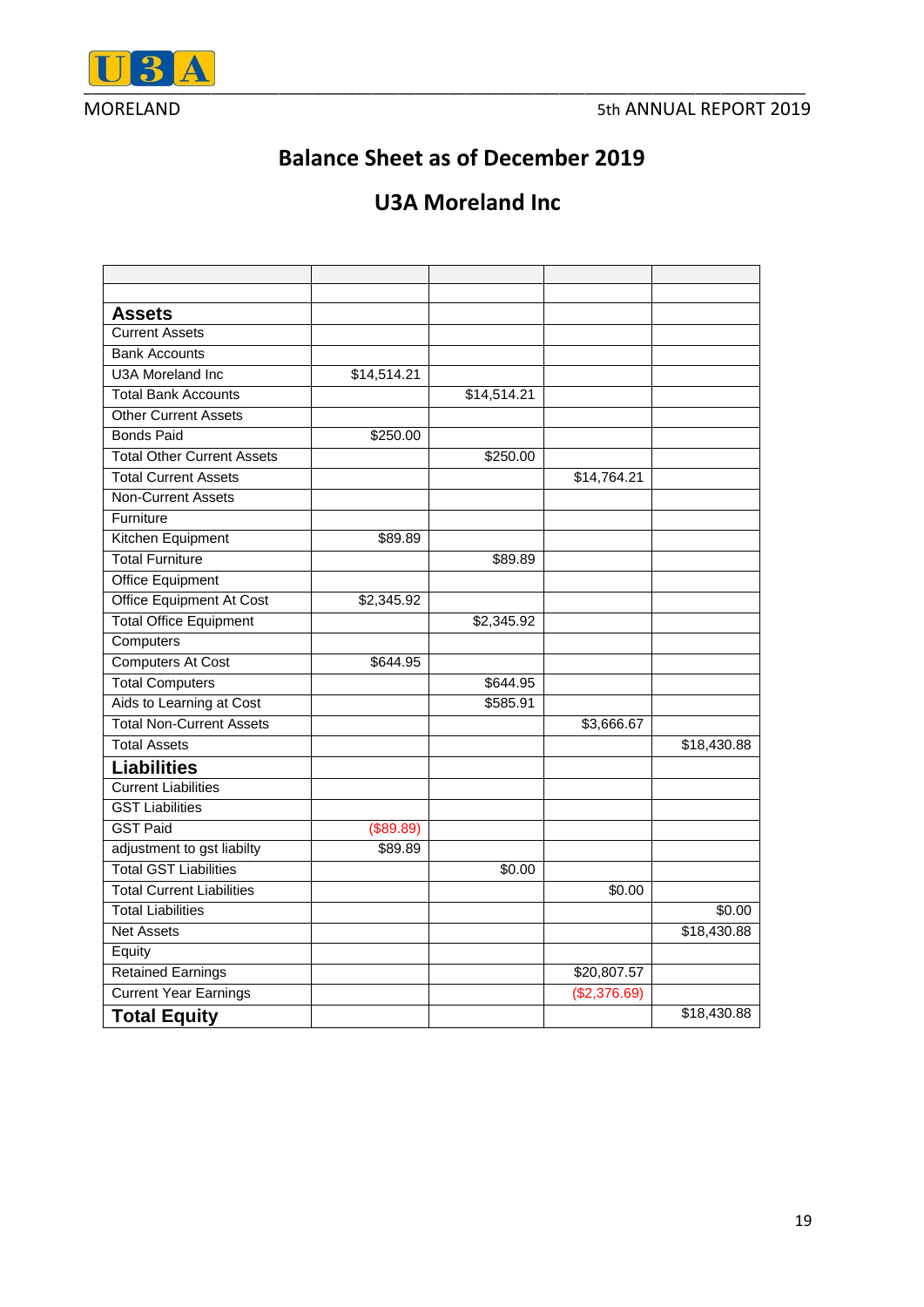

### **U3A MORELAND - DEPRECIATION SCHEDULE FROM 1/1/2019 TO 31/12/2019**

| <b>Asset</b>       | <b>Purchase Date</b> | <b>Opening WDV</b><br>\$ | <b>Depreciation</b><br>DMV % | <b>Depreciation</b><br>\$ | <b>Closing WDV</b><br>\$ |
|--------------------|----------------------|--------------------------|------------------------------|---------------------------|--------------------------|
| Hearing            |                      |                          |                              |                           |                          |
| Device             | 1/12/2016            | 442                      | 37.5                         | 166                       | 276                      |
| Sony               |                      |                          |                              |                           |                          |
| Projector          | 25/08/2016           | 190                      | 37.5                         | 71                        | 119                      |
| Nordic             | 6/9/2017             |                          |                              |                           |                          |
| Walking            |                      |                          |                              |                           |                          |
| Poles              |                      | 234                      | 37.5                         | 88                        | 146                      |
| Asus Laptop        |                      |                          |                              |                           |                          |
| Computer           | 3/10/2017            | 328                      | 37.5                         | 123                       | 205                      |
| Huawei             | 24/7/2018            |                          |                              |                           |                          |
| Mobile Phone       |                      | 337                      | 37.5                         | 126                       | 211                      |
| <b>HP Desktop</b>  | 26/9/2018            |                          |                              |                           |                          |
| Computer           |                      | 608                      | 37.5                         | 228                       | 380                      |
| Nordic poles       | 16/10/2018           |                          |                              |                           |                          |
| x 4                |                      | 406                      | 37.5                         | 152                       | 254                      |
| <b>TOTAL DVM</b>   |                      |                          |                              | 954                       |                          |
| Asset              |                      |                          |                              |                           |                          |
| <b>Helix Audio</b> |                      |                          |                              |                           |                          |
| PA System          | 7/08/2019            | 1760                     | 5 months                     | 147                       | 1613                     |
| <b>Brother</b>     |                      |                          |                              |                           |                          |
| Printer/Scan/C     |                      |                          |                              |                           |                          |
| opier              | 21/08/2019           | 397                      | 4 months                     | 26                        | 371                      |
| <b>TOTAL PVM</b>   |                      |                          |                              | 173                       |                          |
| <b>TOTAL</b>       |                      |                          |                              |                           |                          |
| <b>DEPRECIATI</b>  |                      |                          |                              | 1127                      |                          |
| <b>ON 2019</b>     |                      |                          |                              |                           |                          |
|                    |                      |                          |                              |                           |                          |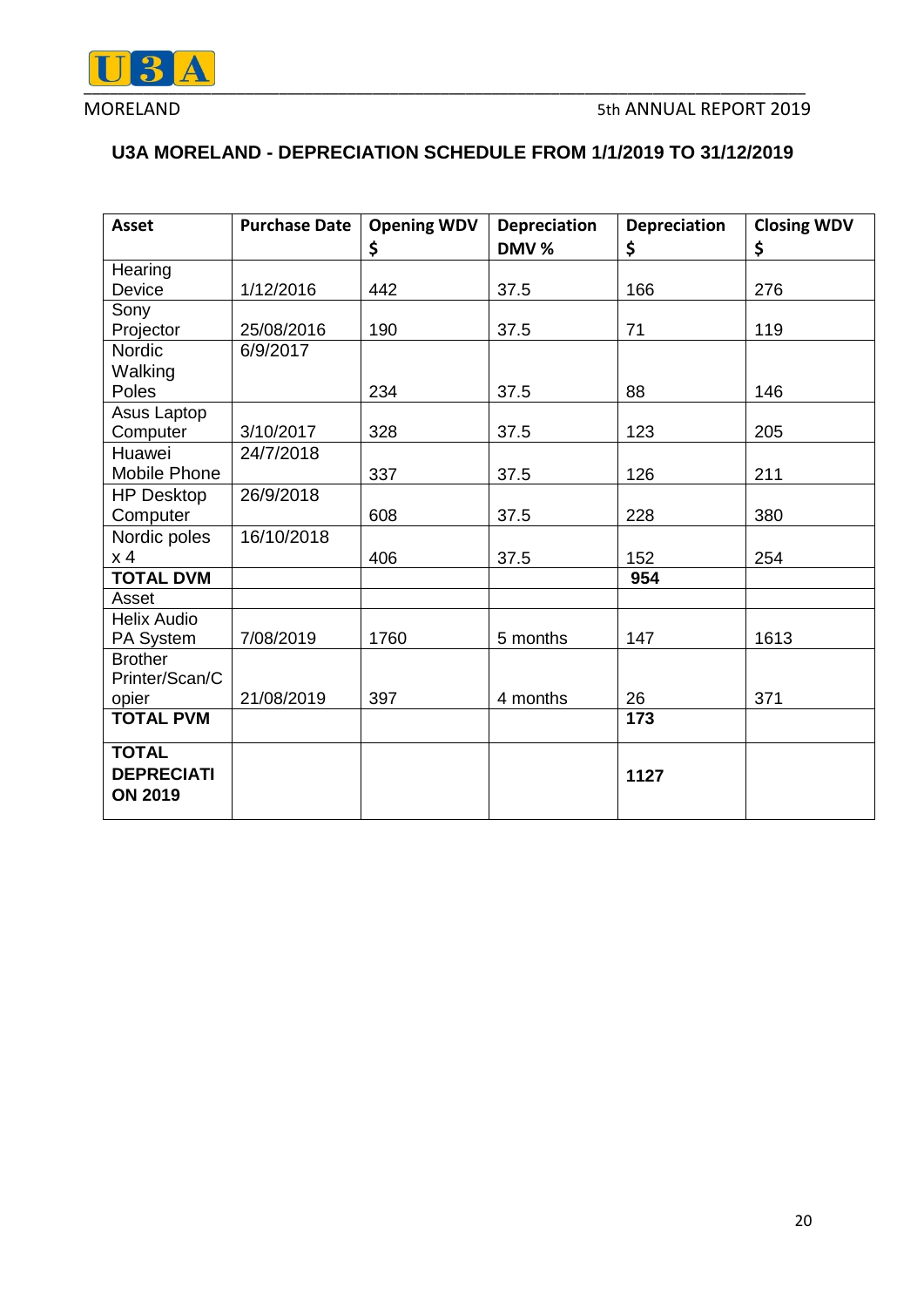

### **U3A Inventory as at 31st December 2019**

| <b>DATE</b> | <b>ASSET</b>                                 | \$   |
|-------------|----------------------------------------------|------|
| 13/8/2015   | <b>HP Laptop Computer</b>                    | 111  |
| 15/10/2015  | <b>U3A Banner</b>                            | 299  |
| 21/4/2016   | <b>Mahjong Racks</b>                         | 47   |
| 21/4/2016   | 2 Mahjong Tables                             | 60   |
| 21/4/2016   | 2 Mahjong Sets                               | 85   |
| 25/8/2016   | Sony Projector                               | 119  |
| 25/8/2016   | Projector Screen                             | 84   |
| 25/8/2016   | Speaker & Microphone                         | 129  |
| 1/12/2016   | <b>Hearing Device</b>                        | 276  |
| 6/9/2017    | <b>Nordic Walking Poles</b>                  | 146  |
| 3/10/2017   | Asus Laptop Computer                         | 205  |
| 24/7/2018   | Huawei 2i Smart Phone 64Gb                   | 211  |
| 26/9/2018   | HP 24-F0035A 24"Desktop Computer             | 380  |
| 26/9/2018   | Mouse for Desktop & Laptops                  | 19   |
| 16/10/2018  | Nordic Walking Poles 4 sets                  | 254  |
| 25/3/2019   | Kambro 8 Lit. Urn                            | 90   |
| 7/8/2019    | Helix Public Address System with Microphones | 1760 |
| 23/8/2019   | Brother Printer/Scan/Copier MFC3750          | 397  |
| 13/2/2019   | Mahjong Set and Racks                        | 120  |